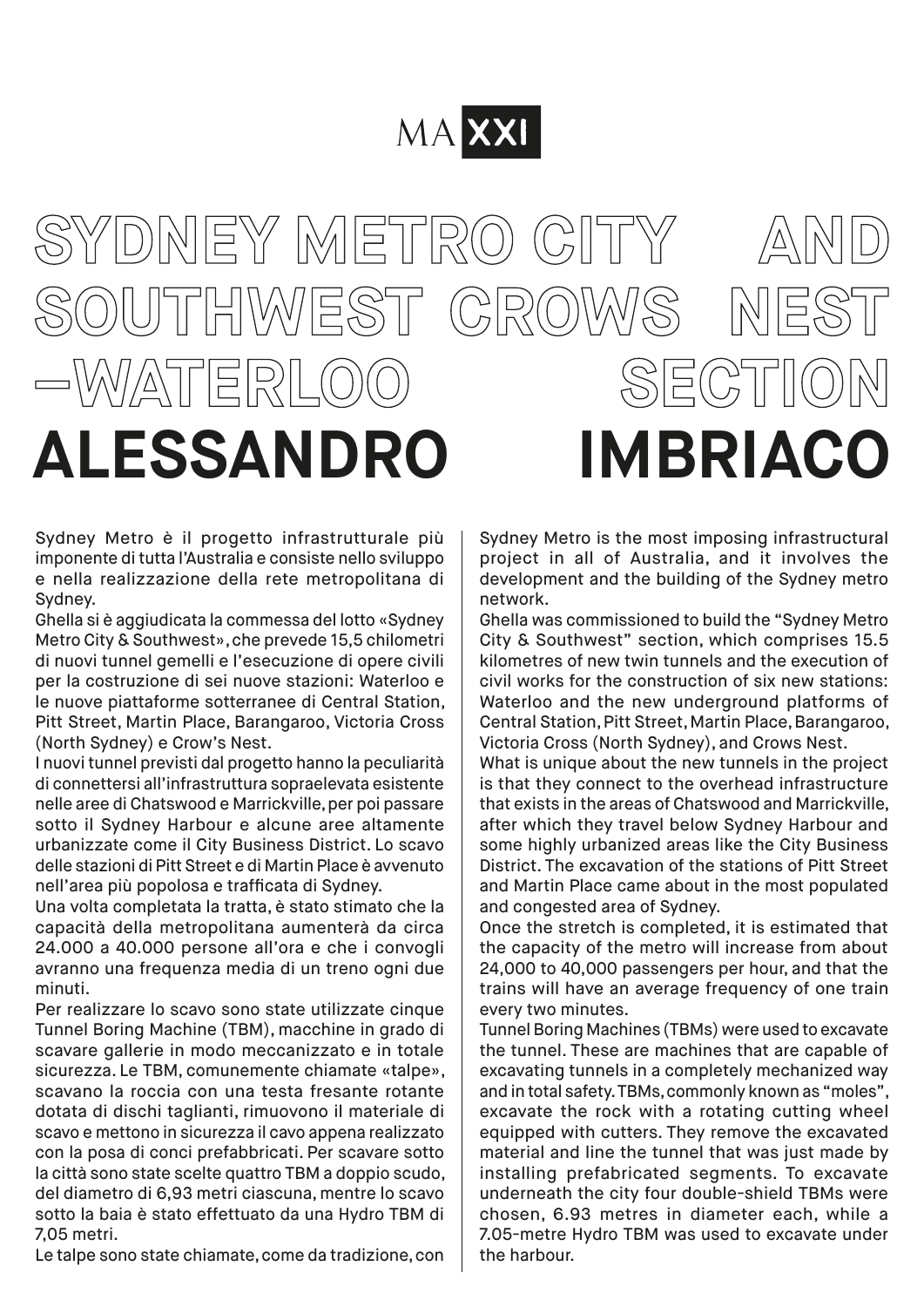nomi femminili. In questo caso, sono stati scelti i nomi di donne particolarmente importanti per la comunità australiana: Nancy, in onore di Nancy Bird-Walton OBE, aviatrice australiana e fondatrice dell'Australian Women Pilots' Association; Mum Shirl, donna aborigena e attivista, che dedicò tutta la vita alla difesa dei diritti degli aborigeni australiani; Wendy, come Wendy Schreiber, volontaria nell'unica casa d'accoglienza per bambini con disabilità del Nuovo Galles del Sud; Mabel, in onore di Mabel Newill, capoinfermiera al Royal Prince Alfred Hospital di Sydney; ed infine Kathleen, come Kathleen Butler, unica consulente tecnica di John Bradfield, l'ingegnere che progettò il ponte che attraversa la baia di Sydney. Sydney Metro City & Southwest è già entrato nella storia delle grandi infrastrutture: è la prima volta, infatti, che si è scavato un tunnel ferroviario sotto la baia di Sydney, e lo scavo è stato particolarmente complesso a causa dei depositi marini e della condizione geologica del fondale argilloso. Sul resto della tratta la roccia scavata è stata prevalentemente la Sydney Sandstone, una roccia arenaria, stabile e non troppo abrasiva. Nel sito di Barangaroo, dove ci sono voluti due anni per scavare oltre 460.000 tonnellate di roccia, è stata ritrovata una nave di 180 anni fa, classificata come la prima nave di fattura australiana mai rinvenuta nella regione.

Lo scavo con le TBM è stato completato nei primi mesi del 2020, in soli 17 mesi e in anticipo di 3 settimane. Ha coinvolto uno staff composto da oltre 560 tecnici e ingegneri e oltre 1.800 operai, per oltre 10 milioni di ore di lavoro complessive.

CRONACHE MARZIANE. Una conversazione tra Alessandro Imbriaco e Alessandro Dandini de Sylva

AD Le immagini che hai scattato delle caverne e dei tunnel che corrono sotto la baia di Sydney sembrano di un altro pianeta. L'atmosfera che evocano è quella delle Cronache marziane di Ray Bradbury. La colonizzazione di Marte è ancora nelle sue fasi iniziali e i pochi insediamenti terrestri sono interamente dedicati all'estrazione di minerali dal suolo marziano. Quando lo scoppio di una guerra richiama i terrestri sul proprio pianeta, Marte resta nuovamente abbandonato.<sup>1</sup>

AI Penso che molto dipenda dalla prima visita al cantiere di una caverna. Era quella di Victoria Cross. Siamo in pieno centro, in mezzo ai grattacieli. L'accesso al cantiere è coperto da un tendone, fino a che non l'ho attraversato non mi sono accorto della voragine che c'era a qualche metro di distanza. Ero a disagio, indossavo una mascherina, i tappi per le orecchie, un caschetto, occhiali protettivi, una giacca segnaletica e le galosce. In Australia era estate e faceva molto caldo. Sono sceso a piedi. Facevo fatica a portare l'attrezzatura. Il casco si muoveva perché era stretto male, gli occhialini si erano appannati alla

In line with tradition, the moles were given the names of women. In this case, the names chosen are those of especially important Australian women: Nancy, in honour of Nancy Bird-Walton OBE, Australian aviator and founder of the Australian Women Pilots' Association; Mum Shirl, Aborigine woman and activist, who dedicated all her life to the defence of the rights of Australian Aborigines; Wendy, after Wendy Schreiber, volunteer in the only refuge for children with disabilities in New South Wales; Mabel, in honour of Mabel Newill, head nurse at the Royal Prince Alfred Hospital of Sydney; and lastly Kathleen, after Kathleen Butler, the only technical consultant of John Bradfield, the engineer who designed the bridge crossing Sydney Harbour. The first woman in Australia to fill such a prestigious position, she played a key role in the construction of the bridge.

Sydney Metro City & Southwest has already left its mark on the history of great infrastructures: indeed, it is the first time that a railway tunnel has been excavated under Sydney Harbour, and the excavation was particularly complex owing to the marine deposits and the geological conditions of the clayey seabed. On the remainder of the stretch the excavated rock was prevalently Sydney Sandstone, a sandstone rock that is stable and not too abrasive. In the site of Barangaroo, where it took two years to excavate over 460,000 tonnes of rock, a ship from 180 years ago was discovered, the first ship built in Australia ever to be found in the region.

Excavation with the TBMs was completed in the early months of 2020, in just 17 months, and three weeks ahead of schedule. The staff included over 560 technicians and engineers, and over 1,800 workers, for a total of more than 10 million work hours.

MARTIAN CHRONICLES. Alessandro Imbriaco and Alessandro Dandini de Sylva in Conversation

AD The images you took of the caverns and tunnels that run underneath Sydney Harbour resemble another planet. The atmosphere they evoke is that of Ray Bradbury's Martian Chronicles. The colonization of Mars is still in the early stages and the few terrestrial settlements that exist are entirely devoted to the extraction of minerals from Martian soil. When the outbreak of a war summons Earthlings back to their planet, Mars will once again be abandoned.<sup>1</sup>

AI I think that a lot depends on the first visit to the building site of a cavern. It was Victoria Cross Station. We were right in the centre, surrounded by skyscrapers. Access to the building site was covered by a curtain. Until I crossed it I didn't see the chasm just a few metres away. I felt uncomfortable, I was wearing a mask, earplugs, a helmet, protective goggles, a high-viz jacket, and galoshes. In Australia it was summer and really hot. I climbed down on foot. I found it hard to carry the equipment. My helmet kept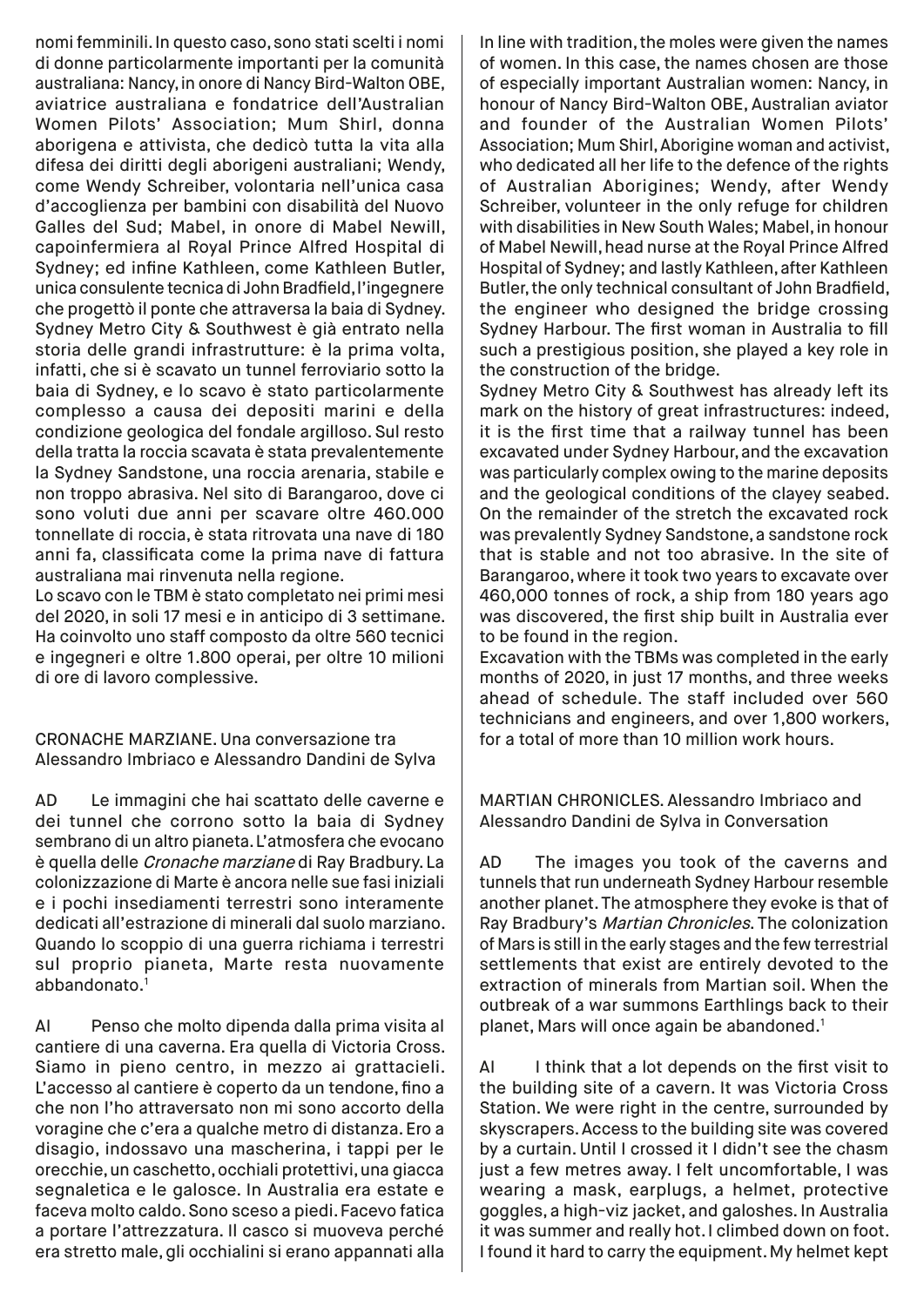prima delle venti rampe di scale. Durante la discesa c'era molto rumore. Non riuscivo a vedere cosa stesse succedendo all'esterno perché le scale erano ricoperte con un tessuto spesso da cantiere. Quando sono arrivato giù, il rumore era scomparso e non c'era nessuno in giro. Sono restato qualche istante sull'ultimo gradino. Sul pavimento c'era del fango. C'ho messo il piede sopra e ho guardato il segno lasciato dallo stivale. Sul fango si cammina a fatica. Fra la gomma dello stivale e l'acqua strizzata fuori dalla pressione del piede si creava un vuoto. A ogni passo dovevo fare un piccolo sforzo per staccare il piede da terra. Le pareti erano tutte di roccia viva, erano rosse e i segni di ossidazione conferivano loro un tono un po' inquietante. Era pieno di cavi, strutture e macchine di cui era difficile capire la funzione. Le impressioni di quella prima mattina hanno influenzato molto il mio lavoro, che effettivamente racconta il cantiere come se fosse il territorio su cui si è sviluppata una civiltà aliena. In Cronache marziane di Bradbury la colonizzazione del pianeta viene raccontata dal susseguirsi di missioni di esplorazione che approdano su Marte. È un romanzo composto da diversi racconti: un gruppo di esploratori arriva sul pianeta e lo trova deserto, un altro gruppo si confronta con i segni della missione precedente, un altro ancora visita le case e i templi di una civiltà perduta. Il racconto fotografico di questo libro è organizzato in modo simile. Ho fatto le fotografie come se mi stessi muovendo in un territorio sconosciuto, abbandonato da una civiltà aliena, dove è possibile osservare i segni lasciati da questa scomparsa. I segni sulla pietra, la tecnologia e le macerie corrispondono alle tre fasi di sviluppo del cantiere: la caverna, la galleria e lo smontaggio delle macchine, ma mentre fotografavo questi tre elementi avevo in testa le impronte lunari e le piattaforme di lancio dei razzi.

AD Il mito della frontiera e dell'esplorazione spaziale si fonde con quello dei primi uomini e delle oscure caverne che hanno conservato le loro tracce per migliaia di anni. Una moltitudine di linee, frecce, cerchi, quadrati e numeri, dipinti con spray e vernici colorate, appaiono come pitture rupestri in un ambiente alieno. Un intricato sistema di segni e simboli che si sovrappone alle tracce del passaggio della macchina sulla roccia. E alle forme automatiche tipiche dello scavo meccanizzato corrispondono le tracce organiche lasciate dalla roccia sulla macchina.

AI Sono le prime immagini del libro. Raccontano la roccia così come si mostra a chi la sta lavorando. Presto la caverna sarà occupata dai vari servizi della metropolitana. Quello che ho fotografato era uno spazio in transizione. Mi sembrava interessante documentare queste rocce prima che scomparissero. Le ho fotografate cercando di far coesistere i segni delle macchine di scavo con i colori della roccia, i segni di ossidazione lasciati dal passaggio dell'acqua con le scritte di vernice che indicano l'imminente

moving and my goggles had fogged up on the first of twenty flights of stairs. During the descent there was a lot of noise. I couldn't see what was happening outside because the stairs were covered with a thick construction tarp. When I finally got to the bottom, the noise had disappeared and there was no one around. I stood on the last step for a few minutes. There was mud on the ground. I stepped on it and then looked at the footprint left by my boot. It's hard to walk on mud. Between the rubber of the boot and the water squeezed out by the pressure of the foot a void was created. At every step I had to make a small effort to detach my foot from the ground. The walls were all made of live rock, they were red and the signs of oxidation gave them a disturbing hue. It was filled with cables, structures, and equipment so it was hard to understand how it all worked. The impressions of that first morning greatly influenced my work, which in fact describes the building site as though it were a territory on which an alien civilization had developed. In Bradbury's Martian Chronicles the colonization of the planet is told based on a succession of exploratory missions that land on Mars. It is a novel that contains different stories: a group of explorers arrives on the planet and finds it is deserted, another group comes to terms with the signs left by the previous mission, in another story there is a visit to the houses and temples of a lost civilization. The photographic tale that is told in this book is organized in a similar manner. I took the photographs as though I were moving about in unknown territory, abandoned by an alien civilization, where it is possible to observe the signs left by its disappearance. The marks on the stone, the technology, and the debris correspond to the three phases of development of the building site: the cavern, the tunnel, and the dismantling of the equipment. But as I was taking pictures of these three elements what I had in mind were footprints on the moon and the rocket-launching platforms.

AD The myth of the frontier and space exploration merges with that of the first men and the enigmatic caves that have preserved their traces for thousands of years. A multitude of lines, arrows, circles, squares, and numbers painted with spray paint and colourful varnishes resemble cave paintings in an alien environment. An intricate system of signs and symbols that overlaps the traces of the machines' passage over the rocks. And the automatic shapes that are typical of the mechanized excavation correspond to the organic traces left by the rocks on the machine.

AI These are the first images in the book. They describe the rock as it appears to those who are working. Soon the cavern will be occupied by the various services related to the metro. What I photographed was a space in transition. It seemed interesting to me to document these rocks before they disappeared. I photographed them while trying to make the signs of the tunnel boring machines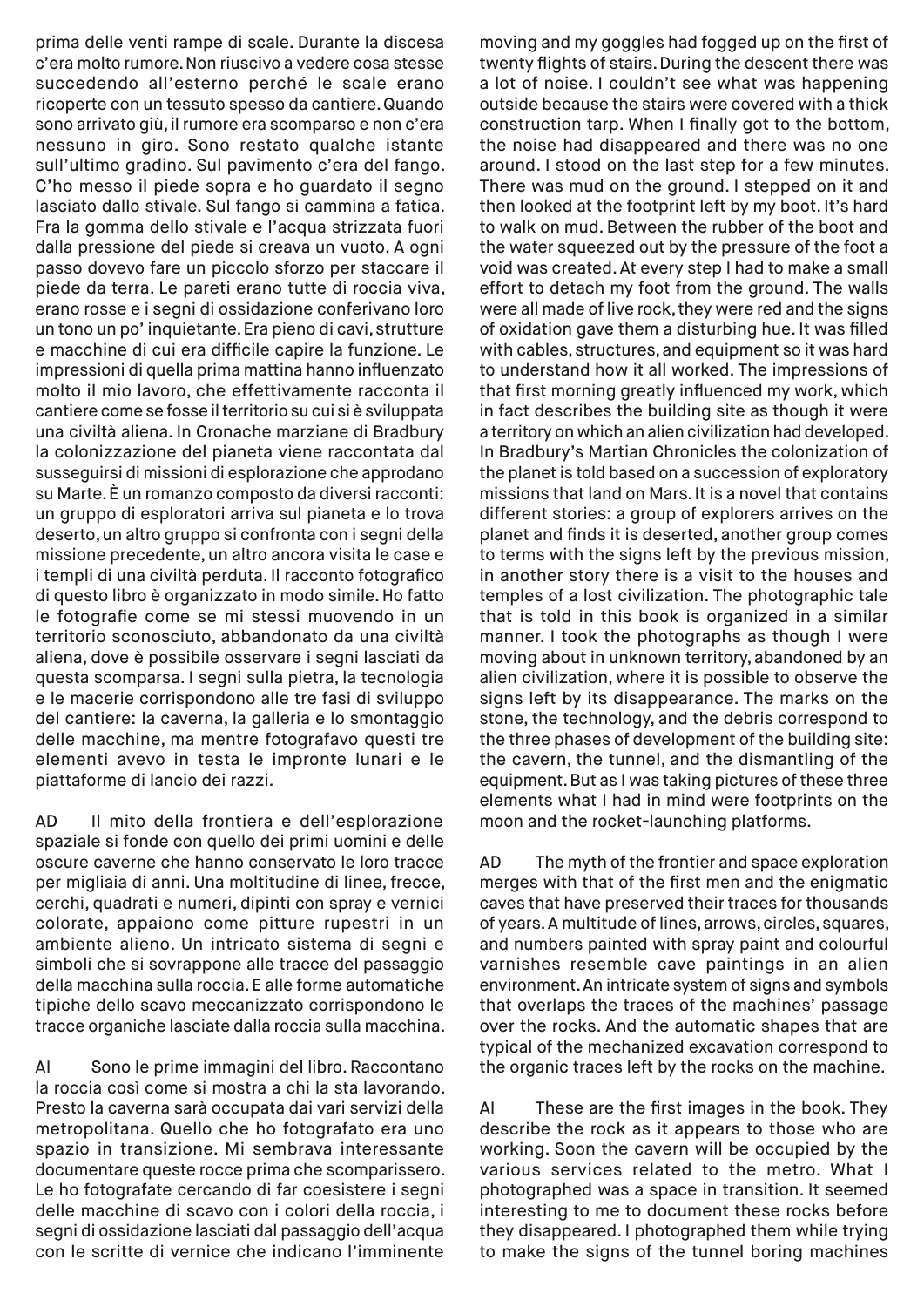trasformazione. Questa serie di fotografie può ricordare la documentazione di una pittura rupestre. Mentre scattavo, pensavo anche a un lavoro che ho fatto qualche tempo fa, ispirato ai geoglifi di Nazca. A causa delle dimensioni enormi e per via della loro natura misteriosa, sono stati spesso citati come un esempio di reperto alieno sulla Terra, anche se si trattava di disegni enormi realizzati sul terreno dall'uomo duemila anni fa. Le fotografie che ho fatto alle rocce, più che documentare il segno, forse ragionano sulla sua ambiguità. Tirate fuori dal contesto tecnico e pratico in cui sono inserite, le scritte sulle pareti perdono di senso, diventano artefatto estetico funzionale alla fiction del racconto fotografico. La serie si chiude con le fotografie dello scudo di una TBM alla fine del lavoro di scavo. Le immagini sono molto ravvicinate e raccontano l'usura della superficie. Sono le uniche scattate alla luce del sole, i segni sono rovesciati, sono quelli lasciati dalla roccia sulla superficie della macchina che ha concluso il suo lavoro ed è emersa dall'altra parte della galleria.

AD È difficile posizionare la tua campagna fotografica alla Sydney Metro City and SouthWest all'interno della tua ricerca artistica. Nonostante l'estrema precisione nei dettagli con cui hai ritratto sia le pareti delle gallerie sia i diversi componenti della TBM, sembra che tu abbia seguito più la via dell'astrazione che non quella della documentazione.

AI Da qualche anno sto facendo lavori estremamente diversi rispetto al passato. L'insegnamento, i progetti partecipati e il confronto con alcuni archivi storici hanno aperto delle prospettive nuove nella mia ricerca, con temi e ruoli differenti. Il cambiamento principale nel mio modo di fotografare è che non lavoro più cercando di restituire attraverso la fotografia lo spazio all'interno del quale accadono le cose, ma sono molto più affascinato dal provare a restituire l'espressività di ciò che ho di fronte. Continuo comunque ad avere un approccio metodico e a sviluppare i progetti attraverso serie tematiche che in fase di editing vengono assemblate seguendo princìpi estetici e narrativi, così come è avvenuto con questo lavoro. Le serie di solito si concentrano su un punto di vista e un soggetto unico. Faccio qualche esempio per farmi capire meglio. Abbiamo già parlato delle immagini delle pareti di roccia, c'è la serie centrale del libro realizzata percorrendo il corridoio della TBM e poi c'è la serie dei mari neri, realizzata di notte sulla baia sotto la quale stanno costruendo le gallerie. Quest'ultima serie, in particolare, è nata un po' per gioco. Volevo provare a fotografare i riflessi sul mare e produrre una sorta di cielo stellato. Non credo di esserci riuscito ma le immagini erano comunque interessanti e sono state utili in fase di editing del libro. Le singole serie di immagini descrivono molto poco l'ambiente dello scavo e si concentrano più che altro su una restituzione estetica della materia di cui sono fatte le cose; le

coexist with the colours of the rock, the signs of oxidation left by the passage of water with painted signs indicating the imminent transformation. This series of photographs is reminiscent of the documentation of a cave painting. While I was taking them, I was also thinking about a job that I did a long time ago, inspired by the Nazca Lines or geoglyphs. Because of their huge size, and their mysterious nature, they have often been cited as an example of alien objects on Earth, even though they were actually huge drawings made on the land by humans two thousand years ago. Perhaps the photographs I took of the rocks, more than documenting a mark, reflect on its ambiguity. When removed from the technical and practical context in which they are inserted, the writings on the walls lose their meaning, they become an aesthetic artefact that is functional to the fiction of the photographic tale.

AD It's hard to find a place for your photographic campaign at the Sydney Metro City and Southwest in your artistic research overall. In spite of the extreme precision of the details in your depiction of the walls of the tunnels and in the different components of the TBM, it seems that you followed a path of abstraction rather than one of documentation.

AI For the past few years I have been doing projects that are extremely different from the ones in the past. The teachings, the projects I have participated in, and my research in the historical archives have opened up new perspectives in my research, with different themes and roles. The main change in my way of photographing is that I no longer work to express through photography

the space inside which things happen. I am instead much more interested in trying to portray the expressiveness of what I have before me. In any case, I continue to have a methodical approach and to develop projects based on themed series that during the editing phase are assembled according to aesthetic and narrative principles, which is what happened in this job. Series usually focus on one point of view and one subject. Let me offer a few examples to explain myself better.

We already talked about the images of the rock walls: the central series in the book was made by travelling down the corridor of the TBM, and then there's the series of black seas, taken at night on the harbour below which they were building the tunnels. The latter, in particular, came about almost by chance. I wanted to try to photograph the reflections on the water and to produce a sort of starry sky. I don't think I succeeded, but the images were all the same interesting and they were useful during the editing phase of the book. The individual series of images describe very little about the environment of the excavation and focus mostly on the aesthetic rendering of the material that things are made of. Surfaces and colours prevail over space and shape. The narrative aspect is instead entrusted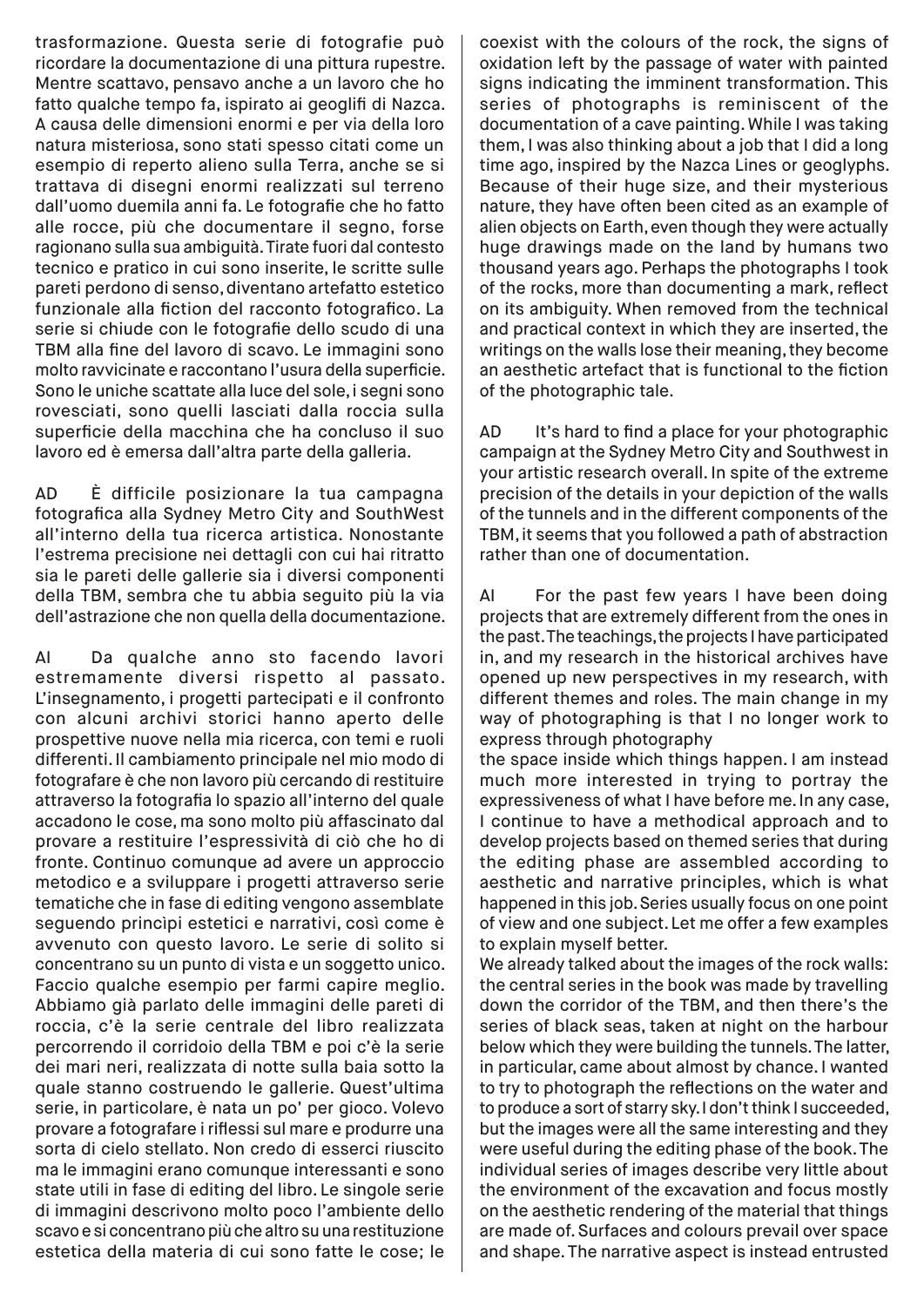superfici e i colori hanno la meglio sullo spazio e sulla forma. L'aspetto narrativo è invece affidato alla sequenza: è lì che gli spazi assumono forme riconoscibili ed è lì che emergono gli aspetti più narrativi del lavoro.

AD Luigi Ghirri parlava di uno «strano e misterioso equilibrio tra il nostro interno e il mondo esterno»2,probabilmente lo stesso equilibrio che tiene insieme i diversi gruppi di lavori in sequenza. Un equilibrio per sottrazione che ha lasciato fuori diverse altre serie, ognuna delle quali poteva essere un altro diverso racconto delle tue cronache marziane.

AI Fotografare per me è trasformare la realtà. L'equilibrio di cui parla Ghirri stabilisce i confini di questa trasformazione, definisce il rapporto fra quello che si vede in una fotografia e l'ambiente in cui quella fotografia è stata presa. Ho sempre, e ancora oggi lo faccio, usato macchine di medio e grande formato. È un'attrezzatura che richiede pazienza, tecnica e tempo nella fase di produzione, con le immagini che spesso nascono prima nella testa e poi vengono formalizzate dallo strumento. Rispetto al passato accetto molto più volentieri quello che mi succede mentre sto fotografando. Questa disponibilità all'imprevisto fa sì che molte fotografie/serie restino fuori dal lavoro. Lo scarto è un elemento che negli anni è diventato sempre più significativo nel mio lavoro, sia in termini qualitativi che quantitativi. Ritornando a questo libro, ci sono anche qui delle serie che per questioni di spazio e racconto sono rimaste fuori: ho passato un'intera giornata a fotografare la testa di una TBM in attesa di essere smontata. Ho fotografato da molto vicino le superfici frontali della macchina che dopo mesi di scavo erano consumate dall'attrito e dall'erosione, gli scudi laterali sui quali era rimasta incrostata la roccia scavata, i basamenti su cui era poggiata la testa. Un altro libro poteva essere fatto solo con queste immagini, una sorta di viaggio sulla superficie di questa enorme macchina.

to the sequence. That is where the spaces take on forms and are recognizable, and that is where the more narrative aspects of the work emerge.

AD Luigi Ghirri spoke of a "strange and mysterious balance between our interior and the outside world",<sup>2</sup> probably the same balance that keeps together the various groups of work in a sequence. Balance by subtraction that left out many other series, each of which can be another, different story in your Martian chronicles.

AI For me taking photographs means transforming reality. The balance that Ghirri talks about establishes the boundaries of this transformation, it defines the relationship between what you see in a photograph and the setting where the photograph was taken. I have always, and still do, used medium- and largeformat cameras. This type of equipment requires patience, technique, and time during the production phase, with images that are often born first in your head, and then formalized via the tool. With respect to the past I willingly accept what happens to me while I'm taking pictures. The result of this openness to the unpredictable is that many photographs/series remain outside the work. Over the years, these elements have become increasingly significant in my work, both in qualitative and in quantitative terms. But to go back to this book, here too there are series that for reasons related to space and storyline have been excluded: I spent a whole day taking pictures of the cutterhead of a TBM waiting to be dismantled. I photographed from close up the front surfaces of the machine that after months of excavating were worn down by friction and erosion, the side shields on which the excavated rock had remained encrusted, the bases on which the cutterhead was situated. A whole other book could have been written with these images alone, a sort of journey along the surface of this huge piece of machinery.

2 Luigi Ghirri, Lezioni di fotografia, Quodlibet, Macerata 2010.

2 Luigi Ghirri, Lezioni di fotografia (Macerata: Quodlibet, 2010).

<sup>1</sup> Ray Bradbury, Cronache marziane, Mondadori, Milano 2020.

<sup>1</sup> Ray Bradbury, The Martian Chronicles (New York: Harper Voyager, 2008 [1950]).